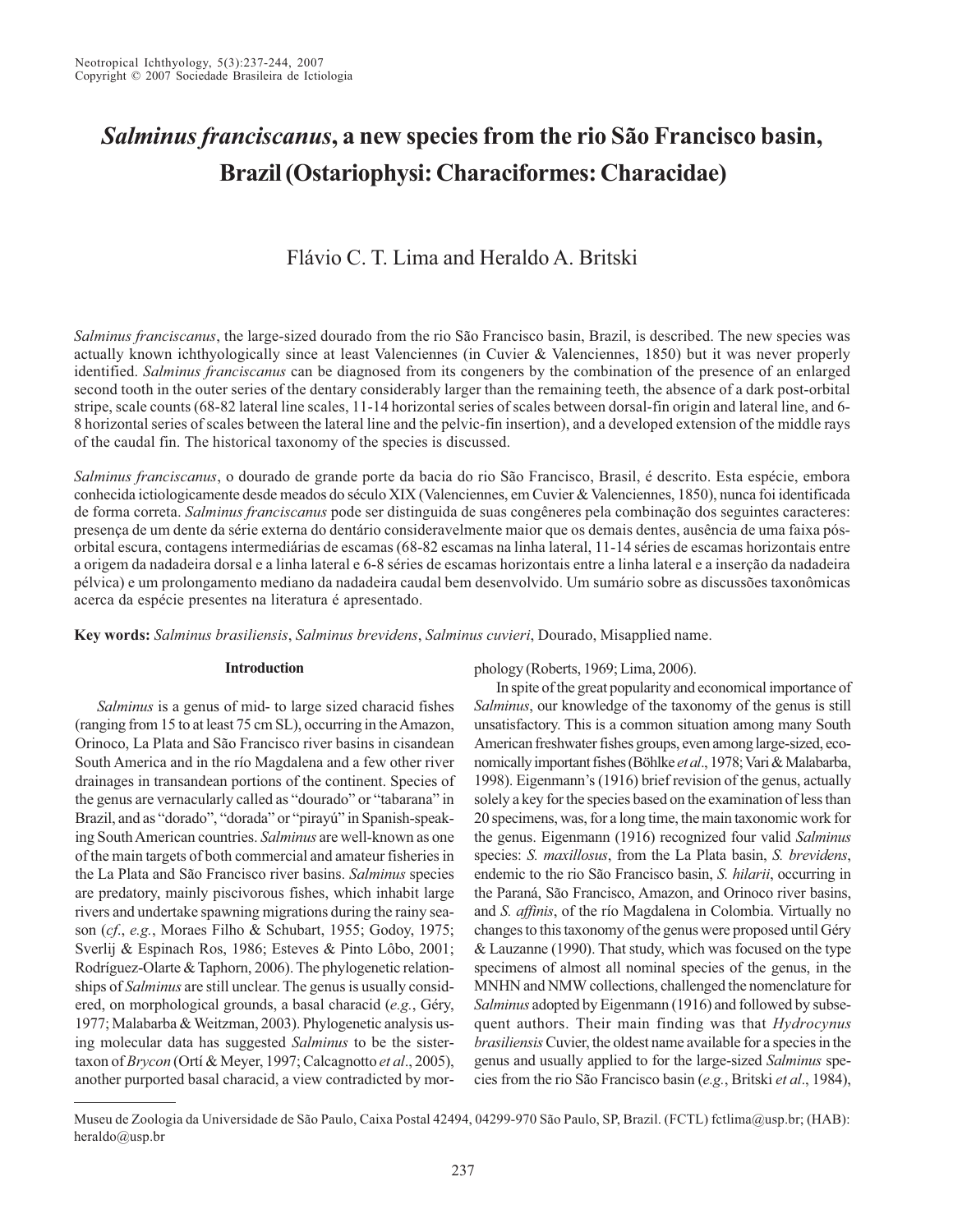was actually based on a specimen probably collected at the upper rio Paraguay basin, as evidenced by the fewer scales in that species than occur in the large-sized *Salminus* species occurring at the rio São Francisco basin. They concluded that *Hydrocynus brasiliensis* is rather applicable to the large-sized *Salminus* occurring at the La Plata basin, with *Hydrocyon brevidens*, *S. cuvieri*, *S. maxillosus* and *S. orbygnianus* all synonyms of *H. brasiliensis*. The first two of these are objective synonyms, since they were both based on the holotype of *Hydrocynus brasiliensis*. As a consequence of this shift in the usage of the name *Hydrocynus brasiliensis*, the large-sized *Salminus* from the rio São Francisco, identified as *S. cuvieri* by Steindachner (1880), *S. brevidens* by Eigenmann (1916), and *S. brasiliensis* by Géry (1977) and Britski *et al*. (1984), was left nameless. Due to the lack of adequate material, Géry & Lauzanne (1990) refrained from formally naming the species.

During a revisionary study of *Salminus* conducted by the senior author (Lima, 2006), we confirmed the conclusions reached by Géry & Lauzanne (1990) on the identity of *Hydrocynus brasiliensis* and on the absence of an available name for the *Salminus* species from the rio São Francisco basin. Considering that this is a large-sized fish, important as a fishery resource and recognized since a long time as distinct by ichthyologists, we consider it unwise to postpone further its description. We, therefore, take this opportunity to finally baptize this long-known, yet still unnamed dourado species.

# **Material and Methods**

Counts and measurements were taken according to Fink & Weitzman (1974) and Menezes & Weitzman (1990), with the addition of head height, measured at the vertical that passes through the basis of the supraoccipital process. Most measurements were taken with a caliper, to the nearest 0.1 mm. Standard length and a few other measurements of large-sized specimens ( $> 400$  mm SL) were taken with a divider and a rule, to the nearest 1 mm. Lateral line scale counts includes all pored scales, including those posterior to the hypural joint.

The frequency of each count is provided in parentheses after the respective count. An asterisk indicates counts of the holotype. Vertebrae and supraneurals counts were obtained from two cleared and stained (cs) specimens (MZUSP 79859) and five radiographed specimens (MZUSP 79859, MZUSP 19524). Vertebrae counts were also obtained from a single skeletonized (skel.) specimen (MZUSP 89512). Vertebrae of the Weberian apparatus were counted as four elements and the fused PU1 + U1 of the caudal region as a single element. Specimens were cleared and stained following Taylor & Van Dyke (1985). The skeletonized specimen was prepared following the methods outlined by Bemis *et al*. (2004), except that no previous neurocranium dissection was performed. Institutional abbreviations are: BMNH (The Natural History Museum, London), MCP (Museu de Ciências e Tecnologia, Pontifícia Universidade Católica do Rio Grande do Sul, Porto Alegre), MNHN (Muséum National d'Histoire Naturelle, Paris), MHNUC-IC (Museo de Historia Natural, Universidad del Cauca, Popayan, Colombia), MNRJ (Museu Nacional, Rio de Janeiro), MZUSP (Museu de Zoologia da Universidade de São Paulo, São Paulo), NMW (Naturhistorisches Museum, Vienna), and UFPB (Coleção ictiológica da Universidade Federal da Paraíba, João Pessoa).

# *Salminus franciscanus***, new species** Figs. 1-3

- *Salminus cuvieri* (not Valenciennes): Valenciennes, 1850: 62 (in part; "Rio San Francisco"); Lütken, 1875a: 142 (popular name; rio São Francisco and rio Cipó); Lütken, 1875b: 227- 232 (rio das Velhas; rio São Francisco); Steindachner, 1880: 82-83 (rio das Velhas; rio San Francisco); Lütken, 2001: 116- 121 (rio São Francisco and rio das Velhas, Minas Gerais).
- *Salminus brevidens* (not Cuvier): Müller & Troschel, 1844: 91 ("Brasilia"; doubtful identification); Müller & Troschel, 1845: 16, pl. 8, fig. 3 (teeth) (idem); Günther, 1864: 350 ("Cipó River"); Eigenmann, 1916: 91 (Joazeiro; Penedo; Cidade do Barra (= Barra)); Moraes & Schubart, 1955: 11 (rio São Francisco, distribution).
- *Salminus brasiliensis* (not Cuvier): Britski *et al*., 1984: 52, fig. 49 (Minas Gerais, Três Marias); Petrere Jr, 1989: 11 (rio São Francisco, Três Marias; fisheries); Sato & Godinho, 1999: 406, 410 (rio São Francisco, Minas Gerais; ecology, size, migrations, eggs and larvae); Alves & Pompeu, 2001: 183 (Minas Gerais, rio das Velhas); Nakatani *et al*., 2001: 105- 109, figs. 23-24 (egg and larvae development); Santos & Godinho, 2002: 163-171 (early ontogeny, larvae morphology and behaviour); Sato & Godinho, 2003: 204, 208, 210, 215-216 (rio São Francisco, Minas Gerais; migrations, fisheries).
- *Salminus* sp. : Géry & Lauzanne, 1990: 120-123, fig. 5 (rio São Francisco; taxonomic discussion, diagnosis); Pompeu & Godinho, 2006: 430 (Minas Gerais, rio São Francisco, Itacarambi, occurrence in floodplain lagoons).

**Holotype.** MZUSP 89625 (324.0 mm SL), Brazil, Minas Gerais, Pedro Leopoldo, stream tributary to rio das Velhas, at Igreja Quebrada, near Jaguara (19°27'S, 43°57'W); Exp. MZUSP/USNM/ UFSCAR, 19 Jul 1994.

**Paratypes: Brazil, rio São Francisco basin, Minas Gerais:** MZUSP 19926 (2, 192.0-247.0 mm SL), rio São Francisco, Três Marias; CODEVASF, 1978. MZUSP 19524 (2, 125.0-134.3 mm SL), rio São Francisco, Três Marias; M. Tozzi da Silva, 1964. MZUSP 51517 (3, 169.0-200.4 mm SL), Fortuna de Minas, rio Paraopeba, lagoa Massaracá, 19°34'S, 44°34'W; C.B.M. Alves and team, 19 Mar 1996. MZUSP 73808 (1, 230.0 mm SL), Lassance, rio das Velhas, at the crossing of the ferry-boat, 17°54'45''S, 44°34'20''W; C.B.M. Alves & P.S. Pompeu, 28 Jun 2000. MZUSP 73833 (1, 310.0 mm SL), Santo Hipólito/Corinto, rio das Velhas, Nossa Senhora da Glória, village of Caquende, 18°24'56''S, 44°11'20''W; C. B. M. Alves & P. S. Pompeu, 18 Jun 1999. MZUSP 47244 (6, 189.4-324.0 mm SL), Pedro Leopoldo, stream tributary to rio das Velhas, at Igreja Quebrada, near Jaguara; Exp. MZUSP/USNM/UFSCAR, 19 Jul 1994. MZUSP 39727 (16, 228.0-302.0 mm SL), rio São Francisco and tributaries, UHE Formoso region (downstream from Pirapora); Y. Sato, Nov 1987 to Aug 1988. MZUSP 38999 (1, 451.0 mm SL); MZUSP 39000 (1, 773.0 mm SL), same data as previous. MZUSP 39691 (9, 172.5-253.0 mm SL), rio São Francisco, Pontal do Abaeté;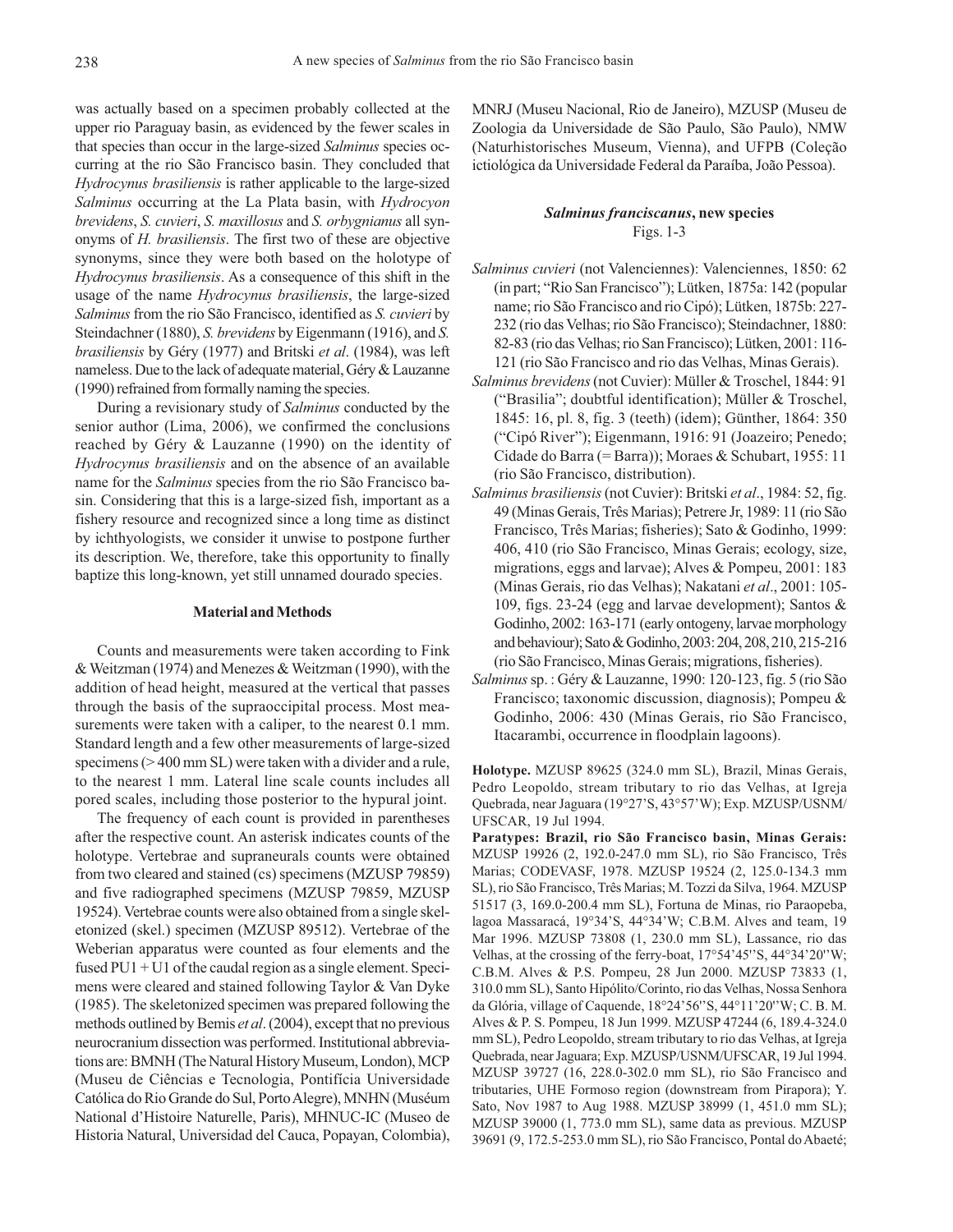

**Fig. 1.** *Salminus franciscanus*, holotype, MZUSP 89625, 324.0 mm SL; Brazil, Minas Gerais, stream tributary to rio das Velhas.

Y. Sato (UHE Formoso project), 22 Jul 1988. MZUSP 39683 (1, 200.7 mm SL), córrego Espraiado, rio Abaeté; Y. Sato (UHE Formoso project), 21 Jul 1988. MZUSP 42071 (3, 185.8-361.0 mm SL), lagoa Mocambinho, rio São Francisco right margin, Manga; J. C. Oliveira & O. T. Oyakawa, 22 Jul 1990. MNRJ 25995 (3, 158.2-353.0 mm SL), Manga, stream and lagoon at Mocambinho, rio São Francisco right margin; J. C. Oliveira & O. T. Oyakawa, 17-22 Sep 1990. MNRJ 17376 (1, 217.6 mm SL), Manga, lagoa de Mocambinho (rio São Francisco right magin), Mocambinho; J. C. Oliveira & M. S. Menezes, 8 Mar 1990. MNRJ 16137 (1, 167.9 mm SL), Manga, rio São Francisco, ilha do Caju (right margin), downstream from Mocambinho; D. F. Moraes Jr. & J. C. Oliveira, 21 Aug 1990. MNRJ 17373 (1, 143.1 mm SL), Manga, riacho Mocambinho (rio São Francisco right margin), Mocambinho; J. C. Oliveira, M. S. Menezes & E. Carelis, 6 Apr 1990. MNRJ 17387 (2, 167.2-219.1 mm SL), Manga, artificial channel (rio São Francisco right margin), Mocambinho; J. C. Oliveira & M. S. Menezes, 11 Mar 1990. MNRJ 17408 (3, 246.7-265.4 mm SL), Manga, rio São Francisco at Mocambinho (artificial channel, right margin); J. C. Oliveira & M. S. Menezes, 3 Apr 1990. MNRJ 17391 (1, 288.2 mm SL), Manga, artificial channel (rio São Francisco, right margin), Mocambinho; J. C. Oliveira & M. S. Menezes, 5 Apr 1990. MNRJ 16364 (1, 100.8 mm SL), Manga, artificial channel, rio São Francisco (right margin), Mocambinho; J. C. Oliveira, 11 Dec 1989. MZUSP 54754 (1, 205.0 mm SL), Januária, rio Pandeiros, 48 km from Januária, 15°30'48''S, 44°45'12''W; S. A. Schafer *et al*., 14 Jul 1993. BMNH 1924.6.2.2 (1, 323.0 mm SL), Jaguara, rio das Velhas (about 32 miles north of Belo Horizonte); Chalmers. BMNH 1924.6.16.6 (1, 755.0 mm SL), same data as previous. **Bahia:** MZUSP 28797 (17, 165.9-237.0 mm SL), rio das Fêmeas, near Barreiras; M. A. Cestarolli & J. Camargo, 2-6 May 1985. MZUSP 79859 (5, 2 cs, 98.9-156.0 mm SL), Barra, rio Grande, tributary of rio São Francisco, Cabeça de Touro beach, 11°6'8''S, 43°9'26''W; O. T. Oyakawa, A. Akama & J. C. Nolasco, 10 Apr 2001. UFPB 2571 (1, 226.0 mm SL), Santa Maria da Vitória, rio Corrente; G. Gomes Filho, Oct 1992. MZUSP 20443 (1, 297.0 mm SL), rio São Francisco, downstream Sobradinho; R. dos Santos, 13 Oct 1976.

**Not types: Brazil, rio São Francisco basin, Minas Gerais:** MCP 14123 (4, 261.1-273.1 mm SL), Três Marias, rio São Francisco between Três Marias and Pirapora. MZUSP 1534 (3, 118.3-262.0 mm SL), rio São Francisco, Pirapora. MZUSP 1954 (2, 176.5-211.0 mm SL), Pirapora, stream tributary to rio São Francisco. MNRJ 21841 (4, 31.7-45.2 mm SL), Minas Gerais, Pirapora. MZUSP 89512 (1, skel., 225.0 mm SL), rio São Francisco. **Bahia:** NMW 81898 (1, 259.0 mm SL), "Rio das Velhas" (no specific locality). NMW 56860

(2, 140.3-144.0 mm SL), Santa Rita; Bras. Exped., January 1904. NMW 56862 (3, 121.0-134.0 mm SL), same data as previous. NMW 56858 (2, 145.0-146.4), Barra. **Brazil, no specific locality:** NMW 56867 (2, one measured, 209.0 mm SL), "Rio São Francisco". MNHN A.8556 (452.1 mm SL, stuffed), "Rio San Francisco".

**Diagnosis.** *Salminus franciscanus* can be diagnosed from all *Salminus* species, except *S. brasiliensis*, by the presence of a second dentary tooth in the outer tooth series that is considerably larger than the remaining teeth (*vs.* second dentary teeth only slightly larger than remaining teeth in *S. affinis* and *S. hilarii*). *Salminus franciscanus* can be additionally diagnosed from *S. affinis* by the absence of the dark post-orbital stripe that is characteristic from the latter species. *Salminus franciscanus* can be diagnosed from *S. brasiliensis* in possessing much lower scale counts, *i.e.*, lateral line (68-82, modally 77 scales, *vs. vs.* 79-102, modally 96), horizontal between dorsal-fin origin and lateral line (11-14, modally 12, *vs.* 14-18, modally 16) and horizontal between lateral line and pelvic-fin insertion (6-8, modally 6, *vs.* 6-9, modally 8). In spite of the great overlap, *Salminus franciscanus* has generally more lateral line (68-82, modally 77 scales, *vs.* 54-72, modally 65-66), horizontal between dorsal-fin origin and lateral line (11-14, modally 12, *vs.* 9-12, modally 10), and horizontal between lateral line and pelvic-fin insertion (6-8, modally 6, *vs.* 4-7, modally 5), scales, when compared to the sympatric *S. hilarii*. In life, *Salminus franciscanus* can also be distinguished from *S. hilarii* by the presence of golden coloration mainly over the facial bones and pectoral girdle (*vs.* facial bones and pectoral girdle silvery). See under "Remarks", below, for more details on the diagnosis of *Salminus franciscanus* regarding its congeners.

**Description.** Morphometric data presented in Table 1. Largesized species, larger specimen examined reaching 755 mm SL. Body relatively slender, moderately deeper in specimens larger than 360 mm SL. Greatest body depth at dorsal-fin origin. Dorsal profile of head and body slightly convex from margin of upper lip to vertical through anterior nostril, straight to slightly concave from latter point to supraoccipital spine, moderately convex from latter point to dorsal-fin origin, then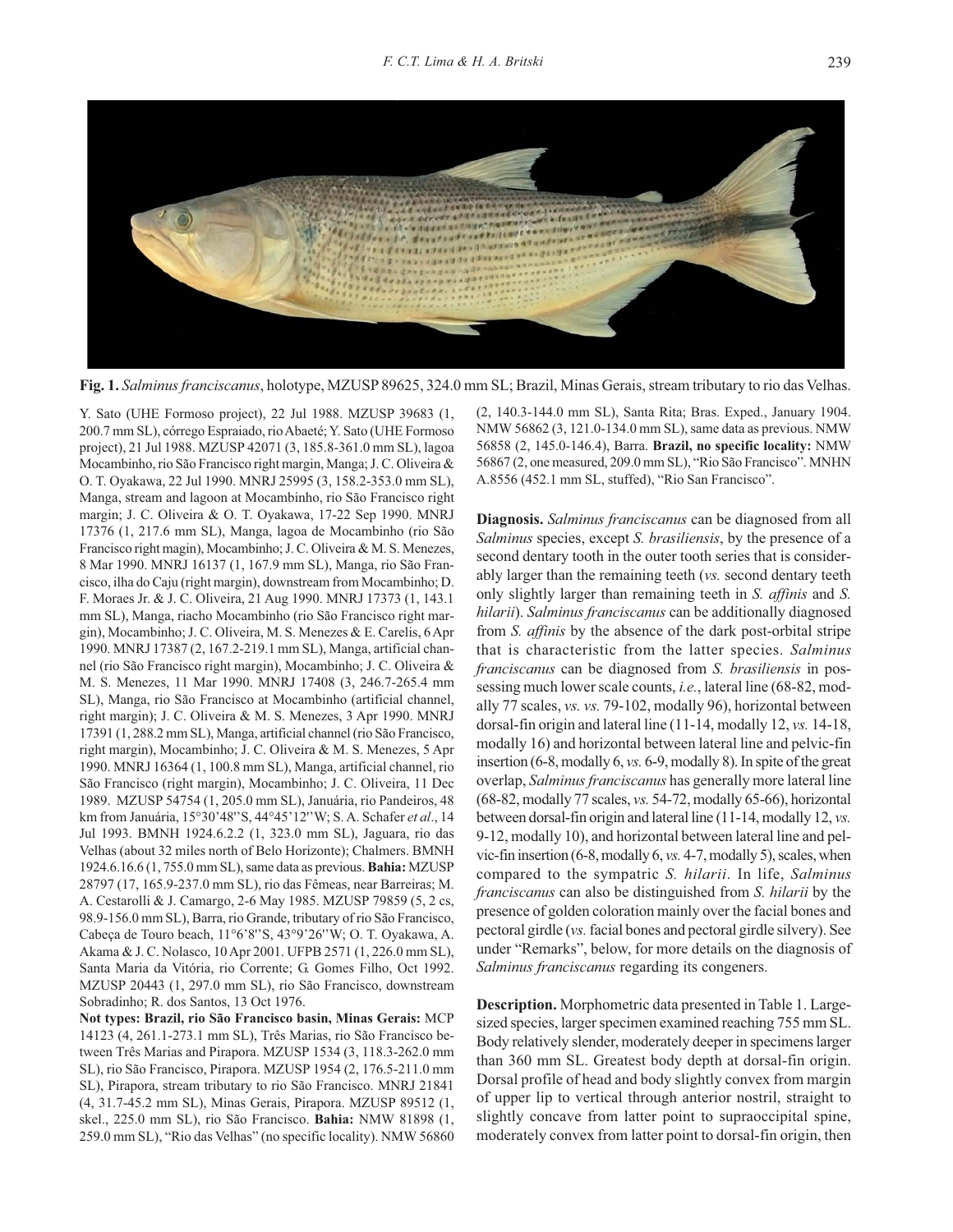straigth along dorsal-fin base and slightly convex to straight from posterior of dorsal-fin base to adipose-fin origin. Dorsal profile of caudal peduncle slightly concave. Ventral profile of head and body slightly convex from lower lip to pelvic-fin insertion, straight to slightly convex from latter point to analfin origin, and approximatelly straight along anal-fin base. Ventral profile of caudal peduncle slightly concave.

Head profile acute anteriorly. Mouth terminal. Maxilla extending posteriorly little beyond vertical through posterior margin of eye in specimens greater than 165 mm SL, not reaching latter point in smaller specimens. Adipose eyelid relatively well developed, covering anterior portion of eye. Premaxilla with two series of teeth. Teeth of outer series considerably larger that those of inner series other than for second tooth of inner series. Outer series with 4-8 teeth approximatelly equal in size; teeth with distinct, elongate basal portion (shaft), and apical portion (crown). Crown triangular, with angles possibly constituting poorly differentiated cusps. Inner tooth series with 7-15 teeth. Symphyseal tooth relatively large, second tooth slightly smaller, third and subsequent teeth considerably smaller. Teeth of inner series of form comparable to those from outer series, except for proportionally shorter shafts and being more massive overall. Middle portion of ventral margin of maxilla slightly concave. Maxilla with 23-37 teeth of form similar to those of outer series in premaxilla, but slightly smaller and decreasing very gradually in size posteriormost with less developed crowns. Last teeth conical. Dentary with 16 to 29 teeth on primary series; teeth similar in form to those of outer series in premaxilla outer series, and other than first through third teeth slightly smaller than those on premaxilla. Second teeth on primary series of dentary considerably larger than other teeth in that series in specimens of all sizes. Third through last teeth progressively decreasing in size with less developed crowns. Teeth of outer series of dentary, outer series on premaxilla, and teeth on maxilla with crowns slightly recurved lingually. Inner tooth series on dentary with 53-58 conical teeth arranged in continuous series from symphysis to terminus of inner rim of replacement teeth trench. Teeth in inner series oriented at right angle to teeth of primary series with apices directed lingually.

Scales cycloid. Lateral line complete, extending from supracleithrum to caudal-fin base. Lateral-line scales 68 (1), 70 (1), 71 (2), 72 (6), 73 (10), 74 (7), 75 (12), 76\* (13), 77 (16), 78 (9), 79 (3), 80 (3), or 82 (1). Laterosensory tubes simple and straight or deflected downwards. Horizontal scales series between dorsal-fin origin and lateral line 11 (11), 12\* (57), 13 (13), or 14 (1). Horizontal scale series between lateral line and pelvic-fin insertion 6\* (42), 7 (34), or 8 (5). Circumpeduncular scales 21 (4), 22 (11), 23<sup>\*</sup> (35), 24 (30), or 25 (3).

Dorsal-fin rays ii,9. Dorsal-fin origin approximatelly midway between snout and hypural joint. First dorsal-fin pterygiophore inserting behind neural spine of 14th (2), 15th (4), or 16th (1) vertebrae. Anal-fin rays iii (not including first, small unbranched ray discernible only on cs specimens), 23 (8), 24 (12), 25 (30), 26\* (27), 27 (4), or 28 (1). First anal-fin pterygiophore inserting behind haemal spine of 26th (1), 27th (3), or 28th (4) vertebrae. Last unbranched ray and first and second anal-fin branched rays longer; third to ninth rays gradually shortening with remaining rays approximatelly equal in size. Pectoral fin rays i,12 (1), 13\* (19), 14 (50), 15 (12), or 16 (1). Pelvic-fin rays i,7. Principal caudal fin rays 10/9. Anal fin with small hooks along last unbranched ray and anterior 15- 19 branched rays (MZUSP 39727, 235.0-283.0 mm SL, and MZUSP 20443, 297.0 mm SL). Hooks limited to posterior branch of rays. Pelvic fins with hooks on branched rays 1-6 of same specimens and limited to posterior branch. Scales sheath composed of two horizontal series covering basal portion of anal-fin rays. Caudal fin moderately forked to slightly emarginated. Laterosensory tube extending over interradial membrane between upper and lower caudal-fin lobes to caudal-fin terminus. Laterosensory tube on caudal fin with dorsally and ventrally oriented side branches across its length. Central caudal-fin extension well-developed, extending beyond primary margin of fin for distance equal to onethird to one-half beyond of length of median caudal-fin rays.

Branchiostegal rays 4. First gill arch with 14 (1), 15 (2), 16 (1), or 17 (1) lower gill rakers, 13 (3), 14 (1), or 15 (1) upper gill rakers and 1 at angle. Vertebrae 50 (2), 51 (2), or 52 (4). Supraneurals 11 (4) or 12 (3).



**Fig. 2.** *Salminus franciscanus*, paratype, MZUSP 38999, 451.0 mm SL; Brazil, Minas Gerais, rio São Francisco.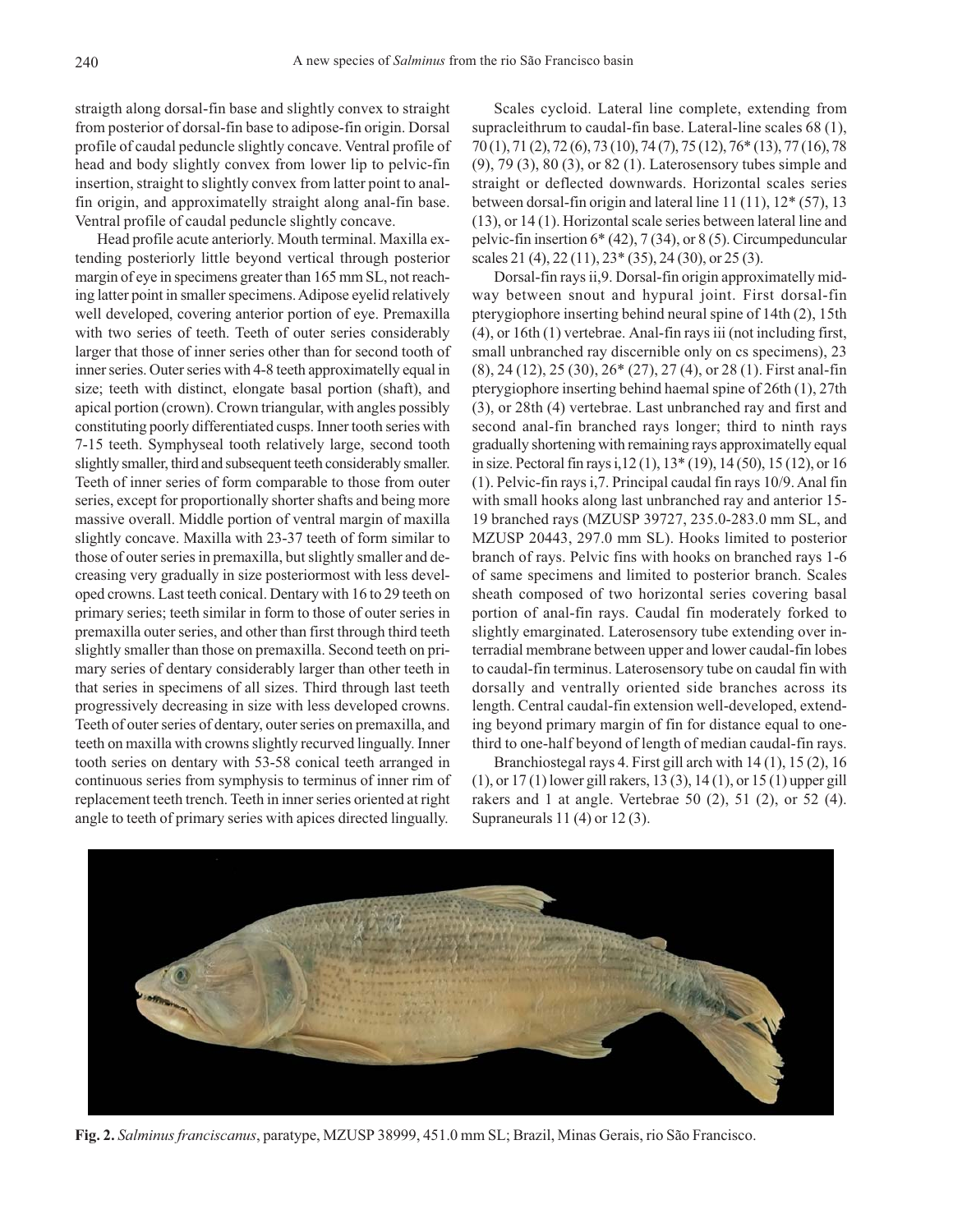**Coloration in alcohol.** Overall coloration from specimens still retaining guanine plumbeous-gray, with brownish hue dorsally. Top of head (including supraorbital, infraorbitals 4 and 5, and dorsal portion of opercle), snout and anterior portion of maxilla brown. Remaining infraorbitals and ventral portion of opercle silvery. Lateral portions of body lightly colored, with silvery hue and dark-grey dorsally. Dark humeral spot present, but relatively inconspicuous. Spot horizontally ovoid, formed by pigmentation subjacent to scales, and situated above second and third lateral line scales. Dark, straight longitudinal stripes formed by dark chromatophores concentrated on mid to distal portions of each scale extending along trunk. Stripes more discernible dorsally. Caudal peduncle with broad median stripe, originating 3-5 scales from hypural joint and continuing posteriorly over 3-4 central principal caudalfin rays. Dorsal and anal fins with few chromatophores forming ill-defined dark stripes across interradials membranes. Pectoral, pelvic, and adipose fins clear, with few, scattered dark chromatophores. Specimens lacking guanine as result of long storage in formalin brown overall, without silvery hue on lateral portions of body, infraorbitals or opercle.

**Life coloration.** Description based on photographs of two freshly collected specimens from rio Paraopeba (not preserved; Fig. 3), one specimen from rio Urucuia (not preserved), and one specimen from rio São Francisco (MZUSP 89512). Dorsal portion of body and head dark gray; lateral portions of body lightly pigmented with silvery hue. Infraorbitals, opercular series, and pectoral girdle golden. Fins, including adipose fin, yellow-orangish but with reddish margin on caudal fin.

**Sexual dimorphism.** The presence of hooks on pelvic and anal fins (less often other fins) is considered to be a dimorphic sexual character, present in mature males of most Characidae (Malabarba & Weitzman, 2003). Anal and pelvic fin hooks were found in several examined specimens of *Salminus franciscanus* (MZUSP 39727, 7, 235.0-283.0 mm SL, and MZUSP 20443, 297.0 mm SL). Two of these specimens (MZUSP 39727, 260 and 283 mm SL) were found to be males on dissection. *Salminus franciscanus* females are reported to grow larger than males of the species (Sato & Godinho, 2003).

**Common names:** Brazil: dourado (*e.g.*, Lütken, 1875b, 2001; Britski *et al*., 1984; Alves & Pompeu, 2001).



**Fig. 3.** *Salminus franciscanus* (not preserved), SL unrecorded, Brazil, Minas Gerais, rio Paraopeba, UTE Igarapé, 19°57'S, 44°16'W; coloration in life. Photo by Carlos B.M. Alves.

**Distribution.** *Salminus franciscanus* is endemic from the rio São Francisco basin, Brazil (Fig. 4).

**Biology, ecology, and fisheries.** There is little published information about the general biology and ecology of *Salminus franciscanus*, when compared to its much better known congener *S. brasiliensis*, an unfortunate fact since the species has been recognized as distinct (even if under misapplied names) since late XIX century. *Salminus franciscanus* is reported to reach one meter in total length and to weigh up to 30 kg (Sato & Godinho, 1999, 2003; as *S. brasiliensis*; C.B.M. Alves, pers. comm.), being, consequently, one of the largest known Characiformes. It is a piscivore, which undertake reproductive migrations during the rainy season (Sato & Godinho, 1999, 2003; as *S. brasiliensis*). Juveniles (< 600 g) were collected in marginal lagoons of the rio São Francisco, which indicates that those are recruiting habitats for the species (Sato & Godinho, 2003; as *S. brasiliensis*). *Salminus franciscanus* is one of the main targets of the commercial and amateur fisheries in the middle rio São Francisco basin (Petrere, 1989; Sato & Godinho, 2003; as *S. brasiliensis*). The early larval development of the species was described by Santos & Godinho (2002; as *S. brasiliensis*).

**Etymology.** *Franciscanus*, after rio São Francisco, the river basin from which the species is endemic.

# **Discussion**

The first unequivocal mention in the literature of a specimen of *Salminus franciscanus* (incorrectly identified as *S. cuvieri* [= *S. brasiliensis*]), was by Valenciennes (in Cuvier & Valenciennes, 1850: 62), based on a specimen collected by the botanist Auguste de Saint-Hilaire in the rio São Fran-



**Fig. 4.** Map of eastern and northeastern Brazil showing the distribution of *Salminus franciscanus*. A square indicates the type locality.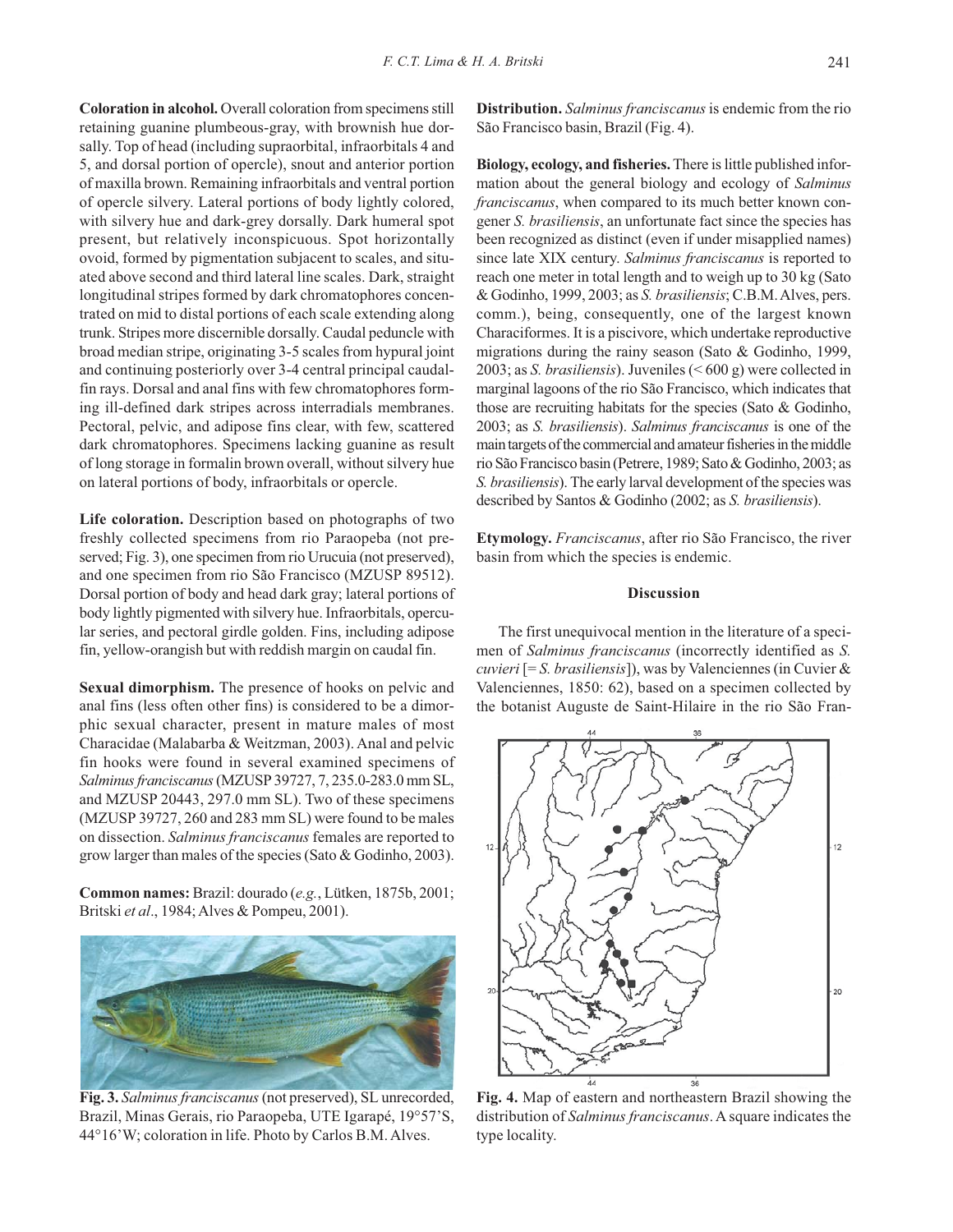**Table 1.** Morphometric data of *Salminus franciscanus*. A: MNHN A. 8556 (stuffed specimen, its data not included in the range or mean).

|                               | A      | Holot. | $\mathbf n$ | Range         | Mean |
|-------------------------------|--------|--------|-------------|---------------|------|
| Standard length (mm)          | 452.1  | 324.0  | 83          | 125.0-755.0   |      |
| Percents of standard length   |        |        |             |               |      |
| Depth at dorsal-fin origin    | 21.1   | 23.8   | 77          | 23.8-34.0     | 26.0 |
| Snout to dorsal-fin origin    | 52.5   | 49.0   | 83          | 48.0-54.2     | 50.8 |
| Dorsal-fin base length        | 10.9   | 10.9   | 83          | $9.6 - 13.3$  | 11.8 |
| Posterior terminus of dorsal  | 21.6   | 22.3   | 83          | 20.5-25.7     | 23.2 |
| fin to adipose fin            |        |        |             |               |      |
| Posterior terminus of dorsal  | 37.7   | 38.8   | 83          | 36.8-43.3     | 39.9 |
| fin to hypural joint          |        |        |             |               |      |
| Snout to pelvic-fin insertion | 47.2   | 47.4   | 77          | $43.5 - 51.0$ | 46.6 |
| Snout to anal-fin origin      | 69.4   | 64.5   | 83          | 61.7-73.4     | 65.4 |
| Anal-fin base length          | 17.5   | 22.2   | 83          | $19.5 - 25.0$ | 22.4 |
| Caudal peduncle length        | 15.0   | 16.7   | 83          | 12.4-18.9     | 16.5 |
| Dorsal-fin height             | ٠      | 18.7   | 82          | $16.0 - 21.8$ | 19.3 |
| Pectoral-fin length           | ÷,     | 17.4   | 80          | 13.6-19.7     | 17.4 |
| Pelvic-fin length             | $\sim$ | 13.0   | 82          | 10.6-15.5     | 13.3 |
| Caudal peduncle depth         | 8.6    | 8.9    | 83          | $8.2 - 9.9$   | 9.1  |
| Head length                   | 28.4   | 27.0   | 83          | 24.2-29.3     | 26.9 |
| Percents of head length       |        |        |             |               |      |
| Head height                   | 72.6   | 67.5   | 82          | 64.1-75.8     | 69.1 |
| Snout to supraoccipital       | 78.9   | 78.7   | 21          | 75.3-84.8     | 80.4 |
| process tip                   |        |        |             |               |      |
| Snout length                  | 26.4   | 27.6   | 83          | 23.4-30.1     | 26.2 |
| Upper jaw length              | 57.2   | 57.0   | 83          | 49.3-63.8     | 54.4 |
| Horizontal eye diameter       | 14.3   | 16.1   | 82          | 13.1-21.7     | 18.2 |
| diameter                      |        |        |             |               |      |
| Post-orbital length           | 61.8   | 60.0   | 83          | 53.5-63.1     | 58.0 |
| Least interorbital width      | 26.4   | 28.4   | 83          | 25.4-34.7     | 27.6 |

cisco. The erroneous identification of that specimen to a species easily distinguishable by a considerably higher lateral line scale count (79-102 in *Salminus brasiliensis*, *vs.* 68-82 in *S. franciscanus*, respectively), might be ascribed, as noticed by Géry & Lauzanne (1990: 120), to the low number of lateralline scales (80) reported by Valenciennes (in Cuvier & Valenciennes, 1850: 61) for the holotype of *S. cuvieri*, a count almost identical to the 78 in the specimen of *S. franciscanus* (MNHN A.8556) available to that author. The holotype of *Salminus cuvieri* (which is also the holotype of *Hydrocynus brasiliensis* Cuvier and *Hydrocyon brevidens* Cuvier), actually possess 92 lateral line scales (although Cuvier, 1819, reported "plus de cent" scales for this same specimen), a value greater than that found in *S. franciscanus* (68-82).

The incorrect identification of a specimen of *Salminus franciscanus* by Valenciennes (in Cuvier & Valenciennes, 1850) to *S. cuvieri* was the reason for the application of that name (Lütken, 1875a; Steindachner, 1880), and its senior synonyms *S. brevidens* (Günther, 1864; Eigenmann, 1916; Moraes & Schubart, 1955) and *S. brasiliensis* (*e.g.*, Britski *et al*., 1984) to the species. As noted by Géry & Lauzanne (1990), none of those names is appropriatelly applied to the large-sized species of *Salminus* occurring in the rio São Francisco basin, which was, consequently, left unnamed up to now.

Given the pronounced similarity among the species of *Salminus*, the distinctness of *S. franciscanus* and its congeners was repeatedly discussed in the sparse literature dealing with the taxonomy of the genus. Lütken (1875b, 2001) was the first author to propose a possible diagnosis between what is herein described as *Salminus franciscanus* (his *S. cuvieri*) and the sympatric *S. hilarii*. Lütken (1875b, 2001), after presenting a thorough morphological comparison between both species, concluded that only scales counts (higher in *Salminus franciscanus*)

and a "difference in teeth size", presumably a reference to the great development of the second dentary tooth in *S. franciscanus*, distinguished the two species. Lütken (1875b, 2001) warned that these differential characters should be considered as tentative since he examined only three specimens of *Salminus franciscanus* (one of which a skin) and a single individual of *S. hilarii*, that he considered a juvenile. That individual measured 81/4 Danish inches  $( = 21.6 \text{ cm})$  which would make it rather an adult of this relatively small-sized species of *Salminus*. Interestingly, Lütken (1875b, 2001) was the first author to notice the discrepancy between the descriptions of *Hydrocyon brevidens* by Cuvier (1819) and *Salminus cuvieri* by Valenciennes (in Cuvier & Valenciennes, 1850). He noted that "*Salminus cuvieri* Val. cannot be the *Hydrocyon brevidens* from Cuvier, who, according to the original description, possess more than 100 lateral line scales... being, consequently, more probably identical to the species that inhabits the La Plata River" (Lütken, 2001: 121; our translation). Obviously, Lütken (1875b, 2001) was unaware of the fact that the same specimen was used in the description of both species and that the difference in lateral line counts was due to a mistake by Valenciennes. Steindachner (1880: 80), when describing *Salminus affinis*, considered this species very similar to *S. franciscanus* (his *S. cuvieri*; hence the epithet "affinis"), from which it was said to be diagnosable only by the presence, in the latter species, of a more robust and developed "canine" tooth ("Hundszahne")  $($  = second dentary tooth) and by the development, in *S. franciscanus*, of the central caudal-fin rays into a distal projection. As noted under "Diagnosis" and below, both are in fact valid characters to diagnose these species. Steindachner (1880: 82-83) compared *Salminus franciscanus* with *S. hilarii*, but considered them probably synonymous, believing that specimens of *S. hilarii* were juveniles (thus, ignoring Lütken´s observations, who has compared specimens from both species of the same size). Curiously, Steindachner (1880) used *Salminus cuvieri* for *S. franciscanus*, and, in the same paper, *S. brevidens* for the species from the La Plata basin (= *S. brasiliensis*). Günther (1864) was the first author to employ *Salminus brevidens* for *S. franciscanus*, a practice that prevailed in the literature from Eigenmann (1916) up to Britski *et al*. (1984). Finally, Géry & Lauzanne (1990) noted that *Hydrocynus brasiliensis* is the older name and consequently has priority over its objective synonyms *Hydrocyon brevidens* and *Salminus cuvieri*, and more pertinently that the name should be applied to the *Salminus* species from the La Plata basin, rather than to one of the species from the rio São Francisco basin.

The more striking diagnostic feature of *Salminus franciscanus* when compared to its congeners is the great development of the second dentary tooth, which is considerably larger than the remaining dentary teeth. This feature, already reported for the species by previous authors (Lütken, 1875b, 2001; Steindachner, 1880; Géry & Lauzanne, 1990), is not, however, exclusive to *Salminus franciscanus*, since *S. brasiliensis* and, to a lesser extent, some examined specimens of *S. affinis* also possess a second dentary tooth distinctly larger than the remaing teeth. However, unlike *Salminus franciscanus*, which retain a second dentary tooth considerably larger than the re-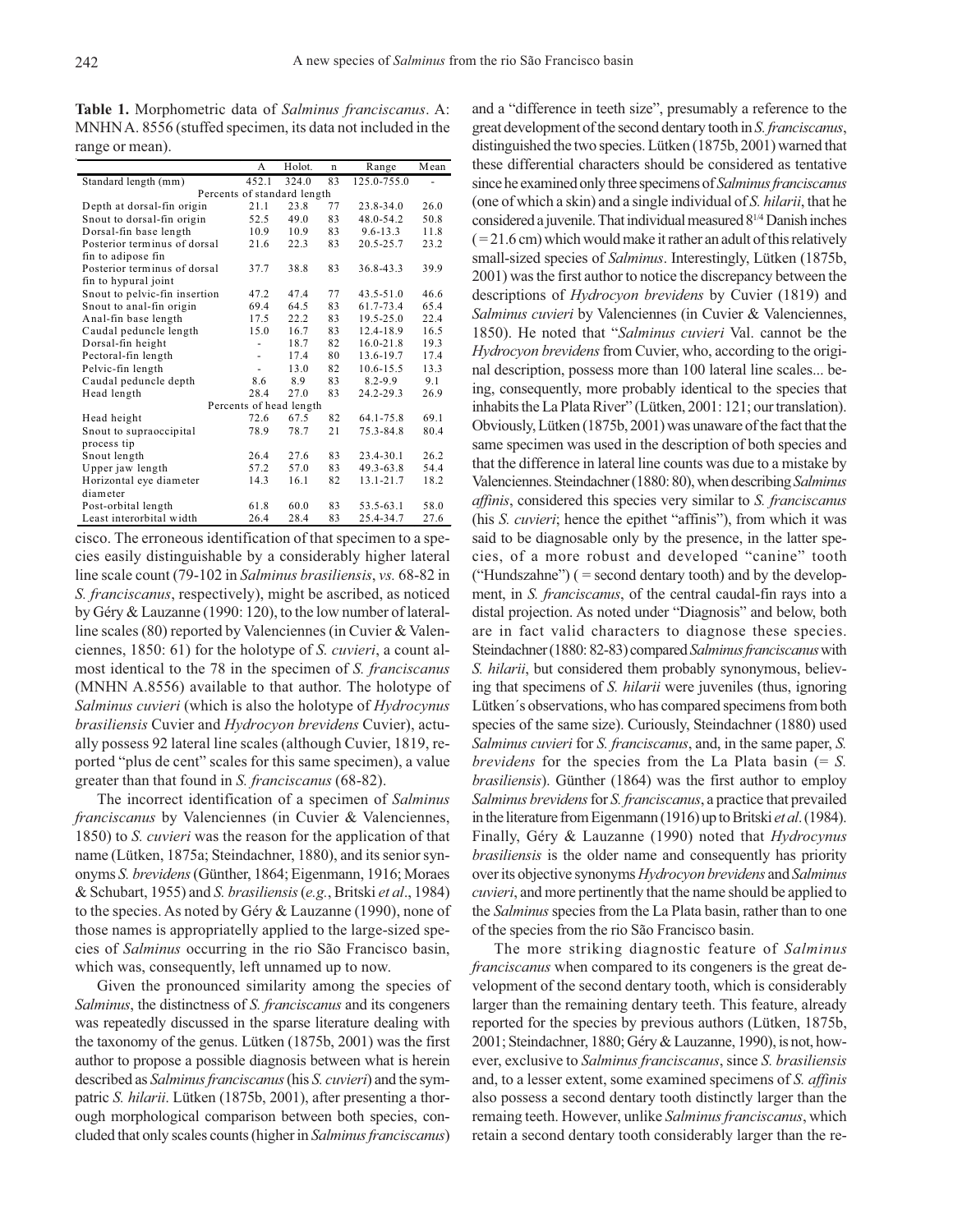maining teeth throughout its development, in *S. brasiliensis* the disparity in size between this tooth and the remaining dentary teeth present a ontogenetic change. Individuals larger than 350 mm SL of the latter species possess this tooth similar in size to the remaining dentary teeth. The great development of the second dentary tooth is the better clue to diagnose *Salminus franciscanus* from the sympatric *S. hilarii*, which, inasmuch as possessing a second dentary tooth slightly larger than the remaining teeth in small specimens  $(< 150$  mm SL), never possess it as developed as *S. franciscanus*. Another interesting feature present in *Salminus franciscanus* is the great development of the extension of the central caudal-fin extension, throughout of which extends the laterosensory tube. *Salminus franciscanus* has a well-developed central caudalfin extension, which extends  $1/3$  or even  $\frac{1}{2}$  beyond primary margin of fin. *Salminus brasiliensis* is the only congener to possess an well-developed central caudal-fin extension, which, however, is not as well developed as the one observed in *S. franciscanus*. In *Salminus hilarii*, the central caudal-fin extension is very short, being apparent only as a small convexity on the distal portion of the caudal fin, while *S. affinis* apparently does not possess any development of the median caudal-fin rays beyond the primary margin of the fin.

### **Comparative material examined**

*Salminus affinis*: NMW 78042.2 (1), lectotype; NMW 78042.1 (1), NMW 78042.3 (1), NMW 77149 (2), NMW 56855 (1), paralectotypes. MZUSP 42202 (1); MHNUC-IC-855 (1); BMNH 1947.7.12 (1); MZUSP 35636 (6, 1 cs). *Salminus brasiliensis*: MNHN A.8555 (1), holotype. MNHN A.8551 (1), holotype of *Salminus orbygnianus* Valenciennes. MNHN A.8550 (1), holotype of *Salminus maxillosus* Valenciennes. MZUSP 38873 (4); MZUSP 19378 (2); MZUSP 12430 (1); MZUSP 12907 (1); MZUSP 20500 (1); MZUSP 19439 (1); MZUSP 2069 (1); BMNH 1946.12.23:130-131 (2); MZUSP 19433 (2); MZUSP 4028 (1); MZUSP 19685 (4); MZUSP 19327 (1); MZUSP 19624 (2); MZUSP 19596 (1); MZUSP 19963 (1); MZUSP 19336 (1); MZUSP 19859 (2); MZUSP 21614 (12); MZUSP 20661 (1); MZUSP 14646 (1); MZUSP 16645 (1); MZUSP 16647 (1); MZUSP 14648 (1); MZUSP 14649 (1); MZUSP 14662 (1); MZUSP 14663 (1); MZUSP 21615 (1); MZUSP 21614 (1); MZUSP 21081 (13); MZUSP 27183 (2); MZUSP 36355 (1); MZUSP 4381 (1); MZUSP 20437 (1); MZUSP 36725 (1); MZUSP 35868 (1); MZUSP 81125 (1); MZUSP 88600 (1); MZUSP 14846 (1); MCP 15826 (1); MZUSP 85578 (7, 3 cs); MZUSP 85580 (13, 3 cs); BMNH 1935.6.4.156 (1); MCP 21141 (1); MCP 21608 (2); MCP 21143 (1); MCP 21737 (1); MCP 31824 (1); MCP 34448 (1); MCP 28694 (1); MCP 26679 (1); MCP 21604 (1); MCP 22019 (1); MCP 22020 (1); MCP 22021 (1); MCP 22022 (1); MCP 22023 (1); MCP 21140 (3); MCP 21142 (3) MCP 32528 (1); MCP 14532 (1); MCP 20687 (1); MCP 27001 (3); MCP 27129 (6); MCP 29059 (1); MCP 27859 (1); MCP 27860 (1); MCP 27129 (11); MCP 28073 (1); BMNH 1878.10.29.3 (1); BMNH 1881.7.2.18 (1); BMNH 1878.5.16.51-52 (2); BMNH 1890.5.15.10 (1); MNHN 1989-1436 (1); NMW 56878 (2); BMNH 1895.5.17.239-240 (2); BMNH 1872.6.8.25-26 (2). *Salminus hilarii*: MNHN A.8658 (1), lectotype. MNHN A.8557 (1), paralectotype. MZUSP 47772 (1); MCP 34580 (1); MZUSP 73367 (1); MNRJ 19773 (1); MNRJ 17613 (2); MCP 28311 (1); MZUSP 84497 (3); MZUSP 38874 (9); MZUSP 20471 (6); MZUSP 20468 (2); MZUSP 45271 (3); MNRJ 18173 (1); MNRJ 18165 (1); MNRJ 17079 (1); MZUSP 20263 (2); MZUSP 47936 (1); MZUSP 1970 (1);

MZUSP 20475 (3); MZUSP 2056 (1); MZUSP 19516 (1); MZUSP 19650 (2); MZUSP 19515 (1); MCP 14436 (1); MZUSP 53461 (1); MZUSP 45263 (7); MZUSP 45267 (1); MZUSP 45276 (2); MZUSP 19461 (2); MZUSP 35740 (4); MZUSP 45266 (3); MZUSP 1528 (3); MZUSP 45272 (4); MZUSP 2067 (1); MZUSP 45264 (2); MZUSP 45261 (2); MZUSP 45262 (2); MZUSP 45265 (1); MZUSP 19340 (1); MZUSP 19469 (2); MZUSP 19462 (3); MZUSP 80934 (3); MZUSP 19479 (1); MZUSP 19482 (2); MZUSP 19497 (1); MZUSP 19480 (3); MZUSP 19390 (1); MZUSP 19488 (1); MZUSP 19476 (1); MZUSP 3044 (12); MZUSP 83372 (1); MZUSP 40113 (8, 2 cs); MZUSP 19510 (4); MZUSP 19962 (2); MZUSP 3049 (1); MZUSP 45273 (4); MZUSP 45278 (1); MZUSP 45277 (2); MZUSP 45275 (3); MZUSP 45279 (1); MZUSP 19648 (1); MZUSP 20264 (1); MZUSP 19492 (1); MZUSP 83691 (2); MZUSP 3362 (1); MZUSP 19673 (2); MZUSP 1536 (4); MZUSP 2087 (2); MZUSP 1546 (4); MZUSP 2038 (1); MZUSP 2001 (1); MZUSP 1791 (1); MZUSP 1656 (6); MZUSP 2035 (1); MZUSP 2011 (1); MZUSP 1967 (3); MZUSP 86921 (3); MZUSP 45274 (7); MZUSP 21615 (1); MZUSP 374 (1); MZUSP 19852 (1); MZUSP 82102 (1); MZUSP 21080 (1); MZUSP 19927 (1); MZUSP 45258 (4); MZUSP 45257 (5); MZUSP 45260 (4); MZUSP 45259 (2); MZUSP 45256 (6); MCP 14055 (2); MCP 14122 (5); MNRJ 24199 (4); MZUSP 73749 (1); MZUSP 73834 (1); MZUSP 47311 (3); MZUSP 47467 (1); MCP 16711 (2); MZUSP 45280 (2); MCP 34641 (1); MNRJ 18055 (3); MNRJ 18153 (2); MNRJ 18134 (3); MNRJ 18156 (1); MNRJ 18159 (1); MNRJ 18132 (3); MNRJ 18116 (1); MNRJ 18135 (1); MNRJ 18155 (1); MNRJ 18262 (1); MNRJ 18263 (1); MNRJ 17613 (2); MCP 18055 (3); NMW 5686 (2).

#### **Acknowledgements**

We are grateful to the following individuals who have assisted the senior author during research visits associated with this project: Paulo Buckup, Marcelo R. Britto, Arion Aranda, Felipe Melo, and Miriam Ghazzi (MNRJ); Roberto Reis, Luiz Malabarba, Carlos Lucena, Vinicius Bertaco, Édson Pereira, and Cíntia Kaefer (MCP); Jansen Zuanon, Lúcia Rapp Py-Daniel, Éfrem Ferreira, Geraldo M. Santos, and Leandro Sousa (INPA); Robson T.C. Ramos and Ricardo S. Rosa (UFPB); Helmut Wellendorf, Ernst Mikschi, Christa Prenner, and Mathias Reithofer (NMW); Patrice Pruvost, Guy Duhámel, Laurent Nandrin, and Javier Gregorio (MNHN); Ralf Britz, Lukas Rüber, and James Maclaine (BMNH). Pablo Lehmann (MHNUC) has lent a valuable specimen of the now rare *S. affinis*. Carlos B.M. Alves (Bio-Ambiental Consultoria, Belo Horizonte) provided color pictures of living *S. franciscanus*, including the one used here as Fig. 3, and was instrumental in claryfing several minor problems related to localities. Maraísa Ribeiro also provided photographs of a living specimen of *S. franciscanus*. Eduardo G. Baena radiographed specimens and prepared Fig. 4. Alberto Akama collected and prepared the skeletonized specimen used in this study. Yoshimi Sato (CODEVASF, Estação de Hidrobiologia e Piscicultura de Três Marias, Três Marias) provided various information about the species. Two anonymous reviewers greatly contributed for the improvement of the present paper. This paper is a portion of a Ph.D. Thesis (Lima, 2006), and we are grateful to FAPESP (Grant # 01/14449-2) for the financial support to the senior author. This paper is dedicated to the memory of Jacques Géry (1917-2007).